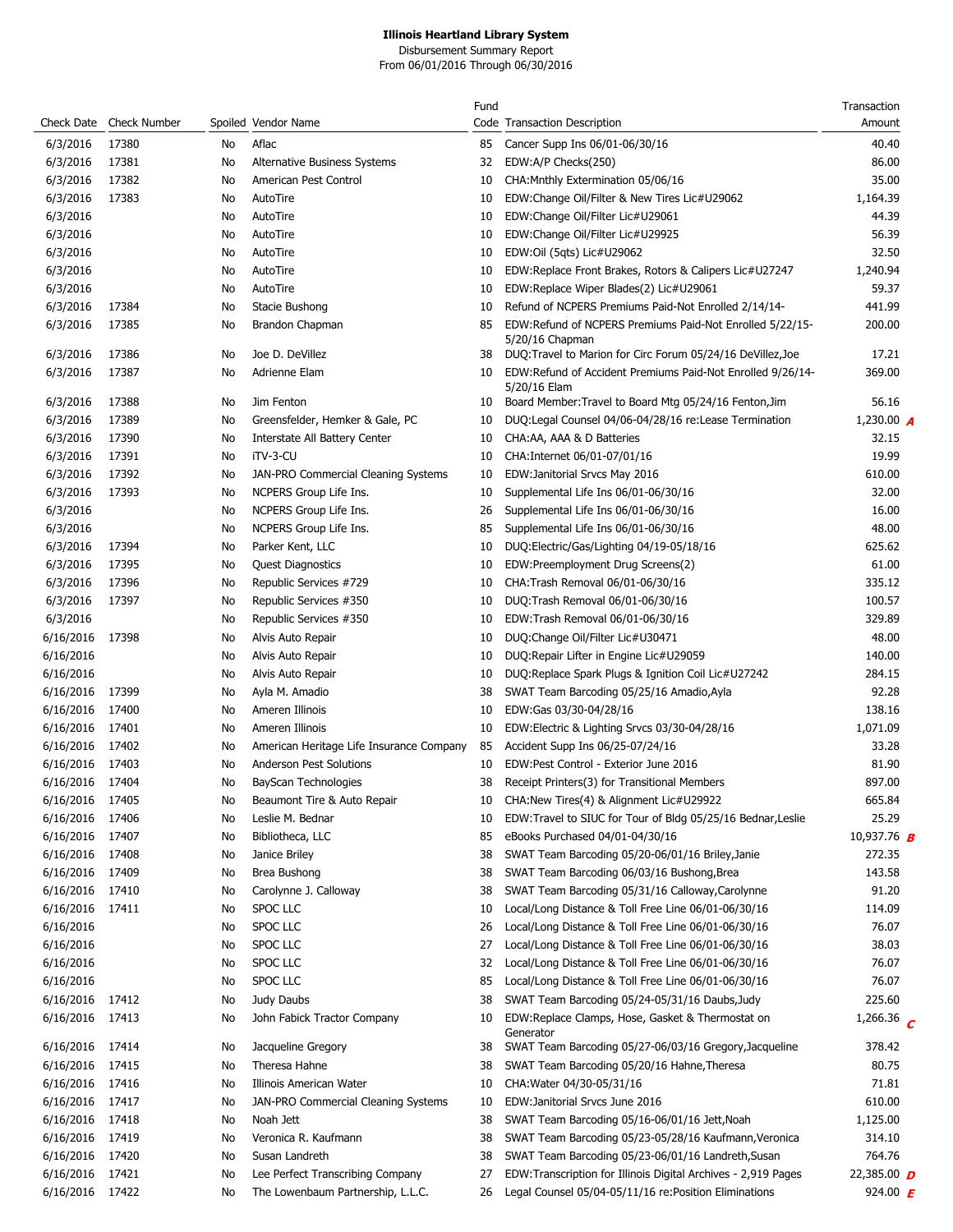|                 |                         |    |                                        | Fund |                                                                                               | Transaction       |
|-----------------|-------------------------|----|----------------------------------------|------|-----------------------------------------------------------------------------------------------|-------------------|
|                 | Check Date Check Number |    | Spoiled Vendor Name                    |      | Code Transaction Description                                                                  | Amount            |
| 6/16/2016       |                         | No | The Lowenbaum Partnership, L.L.C.      | 38   | Legal Counsel 05/04-05/11/16 re: Position Eliminations                                        | 231.00            |
| 6/16/2016       | 17423                   | No | Kae McCue                              | 38   | SWAT Team Barcoding 05/18-05/31/16 McCue, Kae                                                 | 500.88            |
| 6/16/2016       | 17424                   | No | Dena Ann Porter                        | 38   | SWAT Team Barcoding 05/21-06/04/16 Porter, Dena                                               | 228.78            |
| 6/16/2016       | 17425                   | No | Janet K. Prough                        | 38   | SWAT Team Barcoding 05/26-05/31/16 Prough, Janet                                              | 201.06            |
| 6/16/2016       | 17426                   | No | <b>Quill Corporation</b>               | 10   | EDW:Half & Half                                                                               | 3.66              |
| 6/16/2016       |                         | No | <b>Quill Corporation</b>               | 10   | EDW:Tissue Paper, Paper Towels, Bath Tissue, Coffee & Toner                                   | 554.23            |
| 6/16/2016       | 17427                   | No | Vicky L. Reetz                         | 38   | SWAT Team Barcoding 05/23-05/26/16 Reetz, Vicky                                               | 208.32            |
| 6/16/2016       | 17428                   | No | Speed Lube #14                         | 10   | CHA:Change Oil/Filter Lic#U27246                                                              | 54.70             |
| 6/16/2016       |                         |    | Speed Lube #14                         |      | CHA:Change Oil/Filter Lic#U29060                                                              | 54.70             |
|                 |                         | No |                                        | 10   |                                                                                               |                   |
| 6/16/2016       |                         | No | Speed Lube #14                         | 10   | CHA:Change Oil/Filter Lic#U30472                                                              | 54.70             |
| 6/16/2016       | 17429                   | No | Urbana & Champaign Sanitary District   | 10   | CHA:Sewer 02/29-04/29/16                                                                      | 131.34            |
| 6/16/2016       | 17430                   | No | Verizon Wireless                       | 10   | GPS Tracking Srvcs 04/24-05/23/16                                                             | 186.16            |
| 6/16/2016       | 17431                   | No | Verizon Wireless                       | 10   | Cellphone Srvcs, MIFI, USB Modem, Router & After Hrs Line                                     | 312.52            |
| 6/16/2016       |                         | No | Verizon Wireless                       | 26   | 04/24-05/23/16<br>Cellphone Srvcs, MIFI, USB Modem, Router & After Hrs Line<br>04/24-05/23/16 | 119.14            |
| 6/16/2016       |                         | No | Verizon Wireless                       |      | 85 Cellphone Srvcs, MIFI, USB Modem, Router & After Hrs Line<br>04/24-05/23/16                | 447.69            |
| 6/16/2016       | 17432                   | No | Vanessa Whippo                         | 38   | SWAT Team Barcoding 05/23-05/24/16 Whippo, Vanessa                                            | 336.00            |
| 6/16/2016       | 17433                   | No | Xerox Corporation                      | 10   | CHA:Base & Usage Chrg 04/21-05/21/16                                                          | 246.19            |
| 6/16/2016       | 17434                   | No | Xerox Corporation                      | 26   | DUQ:Base & Usage Chrg 04/21-05/21/16                                                          | 261.00            |
| 6/16/2016       | 17435                   | No | Xerox Corporation                      | 10   | DUQ:Base & Usage Chrg 04/21-05/21/16                                                          | 257.80            |
| 6/16/2016 17436 |                         | No | Xerox Corporation                      | 10   | EDW:Base & Usage Chrg 04/21-05/21/16                                                          | 294.54            |
| 6/16/2016       | 17437                   | No | Xerox Corporation                      | 32   | DUQ:Base & Usage Chrg 04/21-05/21/16                                                          | 202.38            |
| 6/23/2016       | 17438                   | No | Alvis Auto Repair                      | 10   | DUQ:Change Oil/Filter & Light Bulb Lic#U30468                                                 | 51.00             |
| 6/23/2016       |                         |    |                                        | 10   | DUQ:Change Oil/Filter Lic#U29924                                                              | 48.00             |
|                 |                         | No | Alvis Auto Repair                      |      |                                                                                               |                   |
| 6/23/2016       |                         | No | Alvis Auto Repair                      | 10   | DUQ:Switch Tires from Lic#U27242 to Lic#U27243                                                | 30.00             |
| 6/23/2016       | 17439                   | No | American Pest Control                  | 10   | CHA: Mnthly Extermination 05/27/16                                                            | 35.00             |
| 6/23/2016       | 17440                   | No | AT&T                                   | 10   | CHA:Alarm, Fax & Fire Phone Line 05/08-06/07/16                                               | 91.90             |
| 6/23/2016       |                         | No | AT&T                                   | 85   | CHA:Alarm, Fax & Fire Phone Line 05/08-06/07/16                                               | 91.91             |
| 6/23/2016       | 17441                   | No | AT&T                                   | 10   | EDW:Elevator Phone Line 05/05-06/04/16                                                        | 62.18             |
| 6/23/2016       |                         | No | AT&T                                   | 85   | EDW:Elevator Phone Line 05/05-06/04/16                                                        | 62.19             |
| 6/23/2016       | 17442                   | No | AT&T                                   | 10   | EDW:Fax Line 05/05-06/04/16                                                                   | 33.47             |
| 6/23/2016       |                         | No | AT&T                                   | 85   | EDW:Fax Line 05/05-06/04/16                                                                   | 33.48             |
| 6/23/2016       | 17443                   | No | Janice Briley                          | 38   | SWAT Team Barcoding 05/09-06/01/16 164.7/miles                                                | 88.94             |
| 6/23/2016       | 17444                   | No | <b>Busey</b>                           | 10   | Busey Credit Card Stmt Ending 06/01/16                                                        | 1,325.60          |
| 6/23/2016       |                         | No | <b>Busey</b>                           | 26   | Busey Credit Card Stmt Ending 06/01/16                                                        | 10.00             |
| 6/23/2016       |                         | No | <b>Busey</b>                           | 27   | Busey Credit Card Stmt Ending 06/01/16                                                        | 1,997.96          |
| 6/23/2016       |                         | No | Busey                                  | 32   | Busey Credit Card Stmt Ending 06/01/16                                                        | 181.07            |
| 6/23/2016       |                         | No | <b>Busey</b>                           | 85   | Busey Credit Card Stmt Ending 06/01/16                                                        | 187.42            |
| 6/23/2016       | 17445                   | No | Dave's Precision Mowing                | 10   | CHA:Lawn Mowing/Trimming/Blowing 05/04/16                                                     | 70.00             |
| 6/23/2016       |                         | No | Dave's Precision Mowing                | 10   | CHA:Lawn Mowing/Trimming/Blowing 05/11/16                                                     | 70.00             |
| 6/23/2016       |                         | No | Dave's Precision Mowing                | 10   | CHA:Lawn Mowing/Trimming/Blowing 05/17/16                                                     | 70.00             |
| 6/23/2016       |                         | No | Dave's Precision Mowing                | 10   | CHA:Lawn Mowing/Trimming/Blowing 05/25/16                                                     | 70.00             |
| 6/23/2016       | 17446                   | No | Kone, Inc                              | 10   | EDW:Service Call - Elevator Phone 05/23/16                                                    | 171.29            |
| 6/23/2016       | 17447                   | No | Marketview Car Wash                    | 10   | CHA: Van Washes(5) 05/05-05/27/16                                                             | 35.00             |
|                 |                         |    |                                        |      |                                                                                               |                   |
| 6/23/2016       | 17448                   | No | Scheffel Boyle                         | 10   | EDW:Cash Flow Projection                                                                      | 165.00            |
| 6/23/2016       | 17449                   | No | Selective Insurance Company of America | 10   | EDW:Flood Insruance Premium 06/21/16-06/20/17                                                 | 929.00            |
| 6/23/2016       | 17450                   | No | Speed Lube #14                         | 10   | CHA:Change Oil/Filter & Air Filter Lic#U29926                                                 | 69.65             |
| 6/23/2016       |                         | No | Speed Lube #14                         | 10   | CHA:Change Oil/Filter Lic#U27249                                                              | 54.70             |
| 6/23/2016       | 17451                   | No | <b>Terminix Processing Center</b>      | 10   | DUQ:Pest Control 06/08/16                                                                     | 111.00            |
| 6/23/2016       | 17452                   | No | The MARC of Quality                    | 34   | EDW:OCLC Batchload Processing w/ OSMOSIS                                                      | 4,100.00 $\bm{F}$ |
| 6/23/2016       | 17453                   | No | Uline                                  | 10   | Containers for ILDS Project(12)                                                               | 437.43            |
| 6/23/2016       |                         | No | Uline                                  | 10   | Return Containers for ILDS Project(12)-Wrong Size                                             | (492.00)          |
| 6/23/2016       |                         | No | Uline                                  | 10   | Shipping Charge to Return Containers(12)                                                      | 56.06             |
| 6/23/2016 17454 |                         | No | Wex Bank                               | 10   | Fuel Charges 05/06-06/05/16                                                                   | 8,055.89          |
| 6/23/2016       |                         | No | Wex Bank                               | 85   | Fuel Charges 05/06-06/05/16                                                                   | 96.87             |
| 6/30/2016       | 17465                   | No | 1st Choice Advisors                    | 10   | EDW:Setup Executive View for Supervisors/Managers                                             | 75.00             |
| 6/30/2016       | 17466                   | No | Actsoft                                | 10   | GPS Qtrly Subscription 06/01-08/31/16                                                         | 1,035.00          |
| 6/30/2016 17467 |                         | No | Allstate Benefits                      | 10   | Gap Supp Ins 07/01-07/31/16                                                                   | 166.44            |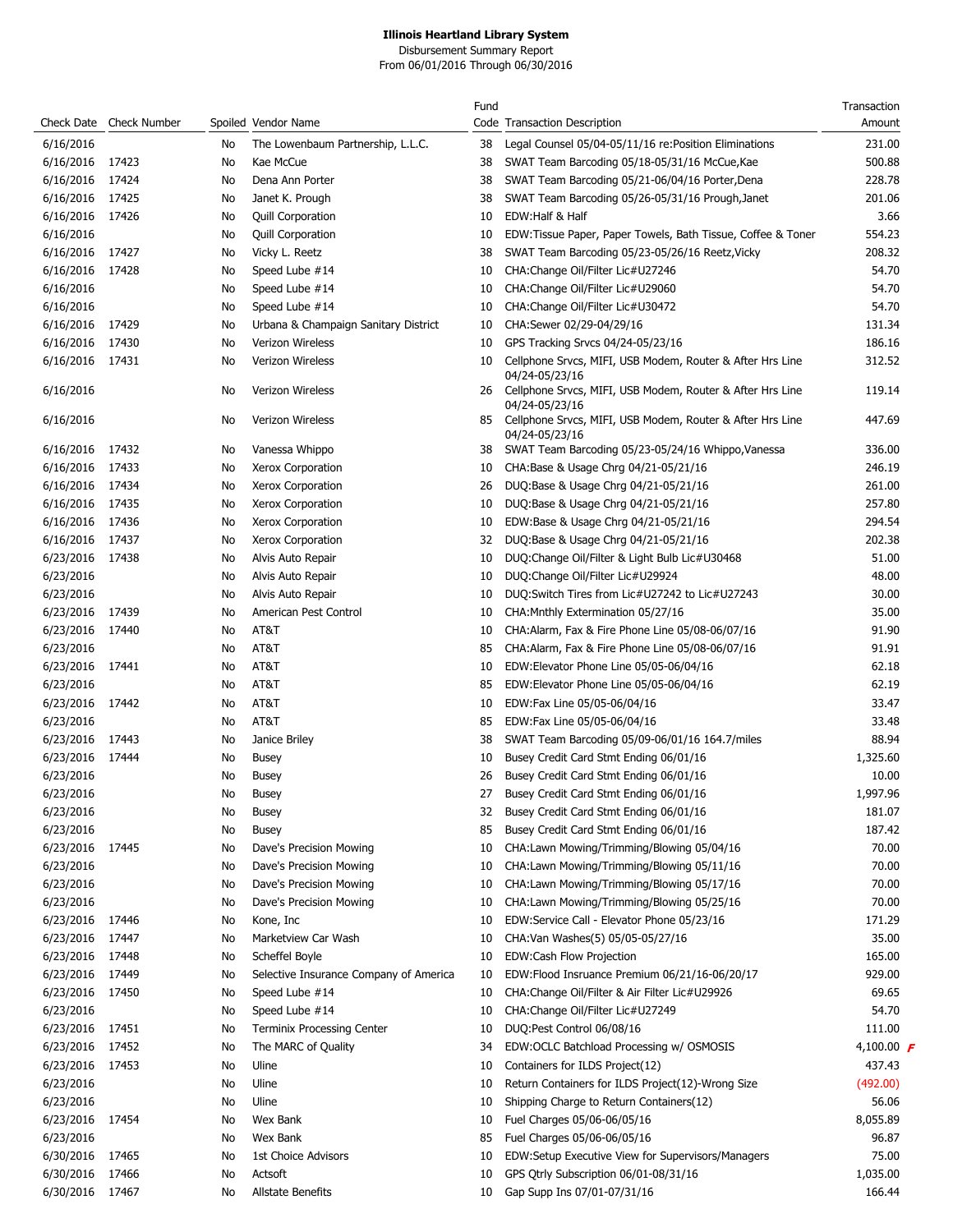|                 |                         |    |                                  | Fund |                                                                                           | Transaction   |
|-----------------|-------------------------|----|----------------------------------|------|-------------------------------------------------------------------------------------------|---------------|
|                 | Check Date Check Number |    | Spoiled Vendor Name              |      | Code Transaction Description                                                              | Amount        |
| 6/30/2016       |                         | No | Allstate Benefits                | 85   | Gap Supp Ins 07/01-07/31/16                                                               | 41.73         |
| 6/30/2016       | 17468                   | No | Alternative Business Systems     | 32   | EDW:On-Site Training & Development for V11 Upgrade                                        | 677.62        |
| 6/30/2016       |                         | No | Alternative Business Systems     | 32   | EDW: Website Updates & Support for V11 Upgrade                                            | 831.25        |
| 6/30/2016       | 17469                   | No | Alvis Auto Repair                | 10   | DUQ:Change Oil/Filter Lic#U26041                                                          | 48.00         |
| 6/30/2016       |                         | No | Alvis Auto Repair                | 10   | DUQ:Change Oil/Filter Lic#U30469                                                          | 48.00         |
| 6/30/2016       | 17470                   | No | Ayla M. Amadio                   | 38   | SWAT Team Barcoding 06/13/16 Amadio, Ayla                                                 | 112.74        |
| 6/30/2016       | 17471                   | No | The Crane Agency                 | 10   | FY2017 Workers Comp Ins Down Payment 07/01/16-06/30/17                                    | 4,459.00      |
| 6/30/2016       | 17472                   | No | Anderson Pest Solutions          | 10   | EDW: Qtrly Pest Control Interior May 2016                                                 | 56.78         |
| 6/30/2016       | 17473                   | No | AT&T                             | 10   | EDW:Internet 06/10-07/09/16                                                               | 177.35        |
| 6/30/2016       |                         | No | AT&T                             | 85   | EDW:Internet 06/10-07/09/16                                                               | 177.35        |
| 6/30/2016       | 17474                   | No | BayScan Technologies             | 10   | EDW:Receipt Paper(24) for Delivery Use                                                    | 172.00        |
| 6/30/2016 17475 |                         | No | Belleville Public Library        | 10   | Reimb for USP Marion Lost Book 'The Hunters'                                              | 21.49         |
| 6/30/2016 17476 |                         | No | <b>BeneFLEX</b>                  | 10   | EDW:Monthly Fee (17 cards)                                                                | 93.50         |
| 6/30/2016 17477 |                         | No | Bibliotheca, LLC                 | 85   | eBooks Purchased 05/01-05/31/16 & eBooks to be Reimb by<br>Members                        | 6,618.65 $G$  |
| 6/30/2016 17478 |                         | No | Janice Briley                    | 38   | SWAT Team Barcoding 06/03-06/15/16 Briley, Janice                                         | 354.14        |
| 6/30/2016       | 17479                   | No | Brea Bushong                     | 38   | SWAT Team Barcoding 06/06/16 Bushong, Brea                                                | 19.38         |
| 6/30/2016 17480 |                         | No | Cahokia Public Library District  | 10   | Reimb for USP Marion Lost Book 'Secret Society'                                           | 22.00         |
| 6/30/2016       | 17481                   | No | Carolynne J. Calloway            | 38   | SWAT Team Barcoding 06/07/16 Calloway, Carolynne                                          | 96.60         |
| 6/30/2016       | 17482                   | No | Carnegie-Schuyler Public Library | 10   | Reimb for USP Marion Lost Book 'You are Always My Friend'                                 | 22.95         |
| 6/30/2016       | 17483                   | No | CMC Electric, Inc.               | 10   | EDW:Qtrly Lamp Check/Replacement 06/07/16                                                 | 112.50        |
| 6/30/2016       | 17484                   | No | Consolidated Insurance Agency    | 10   | FY17 Treasurer's Bond - Sandy West                                                        | 1,750.00      |
| 6/30/2016 17485 |                         | No | The Crane Agency                 | 10   | FY2017 Property, General & Auto Insurance 20% Down                                        | 8,282.00      |
| 6/30/2016       | 17486                   | No | Coventry Health Care of Mo, Inc. | 10   | Payment<br>Health Ins 07/01-07/31/16                                                      | 10,834.14     |
| 6/30/2016       |                         | No | Coventry Health Care of Mo, Inc. | 26   | Health Ins 07/01-07/31/16                                                                 | 3,447.52      |
| 6/30/2016       |                         | No | Coventry Health Care of Mo, Inc. | 27   | Health Ins 07/01-07/31/16                                                                 | 4,309.40      |
| 6/30/2016       |                         | No | Coventry Health Care of Mo, Inc. | 32   | Health Ins 07/01-07/31/16                                                                 | 1,703.31      |
| 6/30/2016       |                         | No | Coventry Health Care of Mo, Inc. | 85   | Health Ins 07/01-07/31/16                                                                 | 16,317.69     |
| 6/30/2016       | 17487                   | No | Judy Daubs                       | 38   | SWAT Team Barcoding 06/07-06/15/16 Daubs, Judy                                            | 360.90        |
| 6/30/2016       | 17488                   | No | Christine Dawdy                  | 27   | EDW:Travel to Auburn PL for Mtg 06/03/16 Dawdy, Chris                                     | 19.35         |
| 6/30/2016       |                         | No | Christine Dawdy                  | 38   | EDW:Travel to Clay City for New Member Mtg 06/20/16                                       | 19.69         |
| 6/30/2016       |                         | No | Christine Dawdy                  | 38   | EDW:Travel to Loda Township for New member Mtg 06/17/16                                   | 53.55         |
| 6/30/2016       | 17489                   | No | Decatur Public Library           | 10   | Dawdy, Chris<br>Reimb for USP Marion Lost Book 'Diary of a Mistress' & 'Hell's<br>Diva 2' | 53.00         |
| 6/30/2016       | 17490                   | No | Joe D. DeVillez                  | 38   | DUQ:Travel to Coulterville for 'Go Live Day' 06/10/16                                     | 20.96         |
| 6/30/2016       | 17491                   | No | Christina Faith                  | 38   | SWAT Team Barcoding 06/10-06/13/16 Faith, Christina                                       | 172.50        |
| 6/30/2016       | 17492                   | No | Lynnette Fields                  | 27   | EDW:2 Day RDA Training Classes (3)                                                        | 10,000.00 $H$ |
| 6/30/2016       | 17493                   | No | Flora Public Library             | 10   | Reimb for USP Marion Lost Book 'Event'                                                    | 16.99         |
| 6/30/2016       | 17494                   | No | Freeburg Area Library District   | 10   | Reimb for USP Marion Lost Book 'Haiti: Rebuilding a Nation'                               | 21.00         |
| 6/30/2016       | 17495                   | No | Greensfelder, Hemker & Gale, PC  | 10   | DUQ:Legal Counsel 05/06-05/31/16 re:Lease Termination                                     | 600.00        |
| 6/30/2016       | 17496                   | No | Jacqueline Gregory               | 38   | SWAT Team Barcoding 06/06-06/09/16 Gregory, Jacki                                         | 430.92        |
| 6/30/2016       | 17497                   | No | Guardian                         | 10   | Dental Ins 07/01-07/31/16                                                                 | 1,142.91      |
| 6/30/2016       |                         | No | Guardian                         | 26   | Dental Ins 07/01-07/31/16                                                                 | 201.76        |
| 6/30/2016       |                         | No | Guardian                         | 27   | Dental Ins 07/01-07/31/16                                                                 | 258.45        |
| 6/30/2016       |                         | No | Guardian                         | 32   | Dental Ins 07/01-07/31/16                                                                 | 109.85        |
| 6/30/2016       |                         | No | Guardian                         | 85   | Dental Ins 07/01-07/31/16                                                                 | 780.26        |
| 6/30/2016       | 17498                   | No | Athena Hubert                    | 10   | Board Member: Travel to Board Mtgs 08/25/15-06/28/16                                      | 158.54        |
| 6/30/2016       | 17499                   | No | Humana Insurance Co              | 10   | Hubert, Tina<br>AD&D, Life & Vision Ins 07/01-07/31/16                                    | 303.93        |
| 6/30/2016       |                         | No | Humana Insurance Co              | 26   | AD&D, Life & Vision Ins 07/01-07/31/16                                                    | 67.27         |
| 6/30/2016       |                         | No | Humana Insurance Co              | 27   | AD&D, Life & Vision Ins 07/01-07/31/16                                                    | 66.68         |
| 6/30/2016       |                         | No | Humana Insurance Co              | 32   | AD&D, Life & Vision Ins 07/01-07/31/16                                                    | 23.14         |
| 6/30/2016       |                         | No | Humana Insurance Co              | 85   | AD&D, Life & Vision Ins 07/01-07/31/16                                                    | 268.40        |
| 6/30/2016       | 17500                   | No | Noah Jett                        | 38   | SWAT Team Barcoding 06/06-06/10/16 Jett, Noah                                             | 457.50        |
| 6/30/2016       | 17501                   | No | Mary Johnston                    | 10   | CHA:Reimb for Exercise Program Johnston, Mary                                             | 50.00         |
| 6/30/2016       | 17502                   | No | Veronica R. Kaufmann             | 38   | SWAT Team Barcoding 05/31-06/04/16 Kaufmann, Veronica                                     | 499.80        |
| 6/30/2016       | 17503                   | No | Susan Landreth                   | 38   | SWAT Team Barcoding 06/09-06/16/16 Landreth, Susan                                        | 504.84        |
| 6/30/2016 17504 |                         | No | Kae McCue                        | 38   | SWAT Team Barcoding 06/07-06/15/16 McCue, Kae                                             | 380.34        |
|                 |                         |    |                                  |      |                                                                                           |               |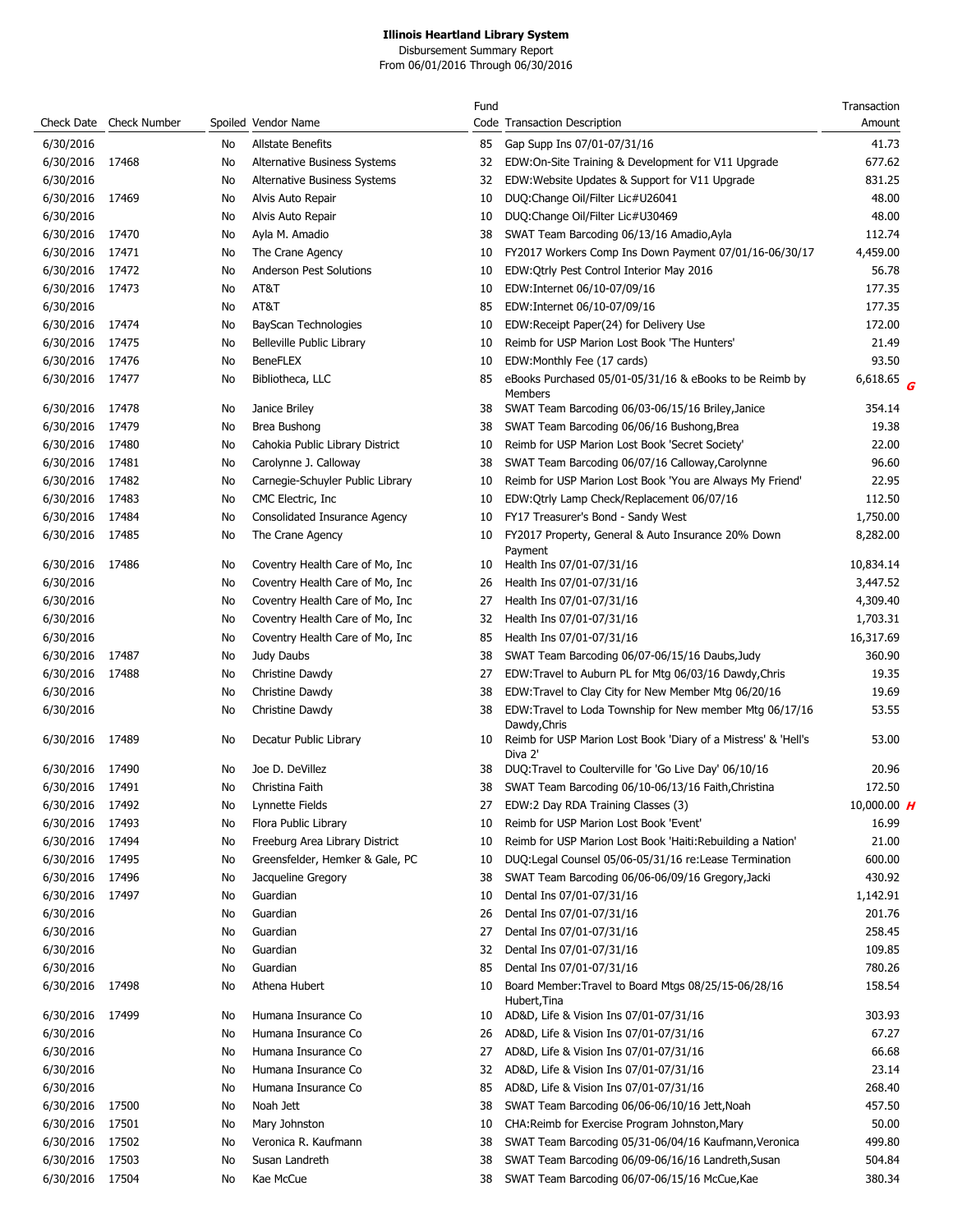|                 |                         |    |                                          | Fund |                                                                           | Transaction   |
|-----------------|-------------------------|----|------------------------------------------|------|---------------------------------------------------------------------------|---------------|
|                 | Check Date Check Number |    | Spoiled Vendor Name                      |      | Code Transaction Description                                              | Amount        |
| 6/30/2016       | 17505                   | No | Collinsville Memorial Public Library     | 10   | Reimb for USP Marion Lost Book 'Desire'                                   | 24.99         |
| 6/30/2016       | 17506                   | No | NCPERS Group Life Ins.                   | 10   | Supplemental Life Ins 07/01-07/31/16                                      | 32.00         |
| 6/30/2016       |                         | No | NCPERS Group Life Ins.                   | 85   | Supplemental Life Ins 07/01-07/31/16                                      | 48.00         |
| 6/30/2016       | 17507                   | No | Olney Public Library                     | 10   | Reimb for USP Marion Lost Book 'Takedown'                                 | 14.99         |
| 6/30/2016       | 17508                   | No | Parker Kent, LLC                         | 10   | DUQ:Office Leasing 07/01-07/31/16                                         | 4,500.00      |
| 6/30/2016       | 17509                   | No | Susan C. Pearson                         | 38   | EDW: Travel to Auburn PL for Circ Training 06/14/16                       | 15.34         |
| 6/30/2016       |                         | No | Susan C. Pearson                         | 38   | EDW:Travel to Christopher PL for 'Go Live' 06/27/16                       | 23.14         |
| 6/30/2016       |                         | No | Susan C. Pearson                         | 38   | EDW:Travel to Christopher PL for Circ Training 06/20/16                   | 23.14         |
| 6/30/2016       |                         | No | Susan C. Pearson                         | 38   | EDW:Travel to Coulterville PL for Circ Training 06/01/16                  | 13.07         |
| 6/30/2016       |                         | No | Susan C. Pearson                         | 38   | EDW: Travel to Galatia PL for Circ Training 06/29/16                      | 26.14         |
| 6/30/2016       |                         | No | Susan C. Pearson                         | 85   | EDW:Travel to Marion for Circ Forum 05/24/16 Pearson, Sue                 | 25.49         |
| 6/30/2016       |                         | No | Susan C. Pearson                         | 85   | EDW:Travel to Marion for Circ Training 05/17/16 Pearson, Sue              | 24.73         |
| 6/30/2016       | 17510                   | No | Piper City Public Library District       | 10   | Reimb for USP Marion Lost Book 'One World, One Heart'                     | 10.00         |
| 6/30/2016       | 17511                   | No | Janet K. Prough                          | 38   | SWAT Team Barcoding 06/02-06/06/16 Prough, Janet                          | 134.04        |
| 6/30/2016       | 17512                   | No | <b>Quill Corporation</b>                 | 10   | EDW: Janitorial, Office & Board Supplies                                  | 110.68        |
| 6/30/2016       |                         | No | <b>Quill Corporation</b>                 | 10   | EDW:Soap, Paper Towels, Bath Tissue & Facial Tissue                       | 199.34        |
| 6/30/2016       |                         | No | <b>Quill Corporation</b>                 | 10   | EDW:USB Drive(7) for Board Members                                        | 21.14         |
| 6/30/2016       |                         | No | <b>Quill Corporation</b>                 | 10   | EDW:Zipper Pouch(2) for Board Members                                     | 8.32          |
| 6/30/2016       | 17513                   | No | Rapid Restoration Services, LLC          | 10   | EDW:Carpet & Tile/Grout Cleaning 05/23-05/24/16                           | 2,688.30      |
| 6/30/2016       | 17514                   | No | Vicky L. Reetz                           | 38   | SWAT Team Barcoding 06/06-06/09/16 Reetz, Vicky                           | 287.76        |
| 6/30/2016       | 17515                   | No | Republic Services #729                   | 10   | CHA: Trash Removal 07/01-07/31/16                                         | 342.53        |
| 6/30/2016       | 17516                   | No | Republic Services #732                   | 10   | DUQ:Trash Removal 07/01-07/31/16                                          | 100.57        |
| 6/30/2016       | 17517                   | No | Republic Services #350                   | 10   | EDW:Trash Removal 07/01-07/31/16                                          | 337.21        |
| 6/30/2016       | 17518                   | No | <b>Richards Brick</b>                    | 10   | EDW: Bricks for Retirees (14)                                             | 375.26        |
| 6/30/2016 17519 |                         | No | Robinson Public Library District         | 10   | Reimb for USP Marion Lost Book 'Thirst No. 1' & 'The Shawnee<br>Trail'    | 34.98         |
| 6/30/2016       | 17520                   | No | Robinson Public Library District         | 10   | Reimb for USP Marion Lost Book 'See Me'                                   | 37.00         |
| 6/30/2016       | 17521                   | No | Rochester Public Library District        | 10   | Reimb for USP Marion Lost Book 'Batman-Arkham City'                       | 27.00         |
| 6/30/2016       | 17522                   | No | Smithton Public Library District         | 10   | Reimb for USP Marion Lost Book 'Avengers vs. X-men'                       | 80.00         |
| 6/30/2016       | 17523                   | No | Speed Lube #1                            | 10   | CHA: Change Oil/Filter Lic#U30470                                         | 54.70         |
| 6/30/2016       | 17524                   | No | Speed Lube #14                           | 10   | CHA:Change Oil/Filter Lic#U24706                                          | 40.32         |
| 6/30/2016       |                         | No | Speed Lube #14                           | 10   | CHA:Change Oil/Filter Lic#U27245                                          | 49.20         |
| 6/30/2016       |                         | No | Speed Lube #14                           | 10   | CHA:Change Oil/Filter Lic#U29922                                          | 54.70         |
| 6/30/2016       | 17525                   | No | St. Elmo Public Library District         | 10   | Reimb for USP Marion Lost Book 'Shadow Riders'                            | 15.99         |
| 6/30/2016       | 17526                   | No | Stinson Memorial Public Library District | 10   | Reimb for USP Marion Lost Book 'Wife for Hire'                            | 18.00         |
| 6/30/2016       | 17527                   | No | The Window Crew, Inc.                    | 10   | EDW:Inside/Outside Window Cleaning                                        | 447.00        |
| 6/30/2016       | 17528                   | No | Pamela Thomas                            | 27   | CHA: Travel to IHLS EDW & Joan's for CMC Mtg's 05/19 &<br>06/02/16 Thomas | 258.66        |
| 6/30/2016       | 17529                   | No | Sarah A. Varner                          | 26   | DUQ:Travel to ISL for Training 06/16-06/17/16 Varner, Sarah               | 107.65        |
| 6/30/2016       | 17530                   | No | <b>Walmart Community/RFCSLLC</b>         | 10   | DUQ:Paper Towels                                                          | 16.84         |
| 6/30/2016       |                         | No | Walmart Community/RFCSLLC                | 10   | DUQ: Windshield Washer Fluid, Foam, Vacuum Bags, Office                   | 77.04         |
| 6/30/2016       | 17531                   | No | Sandra West                              | 10   | Board Member: Travel to Board Mtgs 03/22-06/28/16                         | 155.58        |
| 6/30/2016       | 17532                   | No | Vanessa Whippo                           | 38   | SWAT Team Barcoding 06/07-06/08/16 Whippo, Vanessa                        | 234.00        |
| 6/30/2016       | 17533                   | No | Xerox Corporation                        | 26   | DUQ:Usage Chrg 05/21-06/01/16                                             | 228.15        |
| 6/30/2016       | ACHIMRFJune2016         | No | Illinois Municipal Retirement Fund       | 10   | June 2016 IMRF Payment                                                    | 10,727.75 $I$ |
| 6/30/2016       |                         | No | Illinois Municipal Retirement Fund       | 26   | June 2016 IMRF Payment                                                    | 6,346.55      |
| 6/30/2016       |                         | No | Illinois Municipal Retirement Fund       | 27   | June 2016 IMRF Payment                                                    | 3,070.86      |
| 6/30/2016       |                         | No | Illinois Municipal Retirement Fund       | 32   | June 2016 IMRF Payment                                                    | 1,194.08      |
| 6/30/2016       |                         | No | Illinois Municipal Retirement Fund       | 38   | June 2016 IMRF Payment                                                    | 3,831.02      |
| 6/30/2016       |                         | No | Illinois Municipal Retirement Fund       | 85   | June 2016 IMRF Payment                                                    | 10,919.10     |
|                 |                         |    |                                          |      | Total 1000 - US Bank-General Fund                                         | 200,557.30    |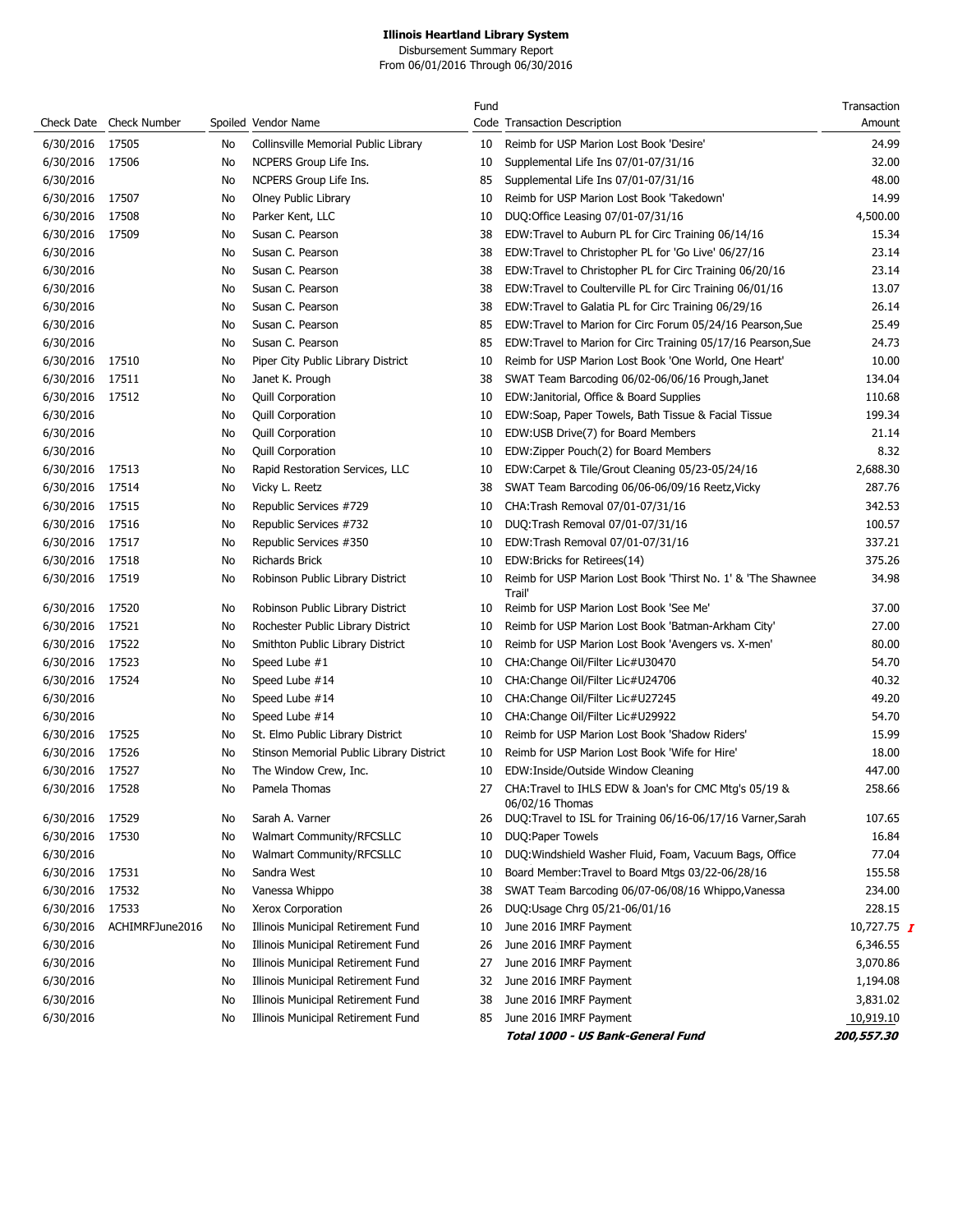Disbursement Summary Report From 06/01/2016 Through 06/30/2016

|            |                     |    |                                | Fund |                                               | Transaction  |
|------------|---------------------|----|--------------------------------|------|-----------------------------------------------|--------------|
| Check Date | <b>Check Number</b> |    | Spoiled Vendor Name            |      | Code Transaction Description                  | Amount       |
| 6/3/2016   | ACHBenePmtWE20      | No | <b>BeneFLEX</b>                | 10   | BeneFlex W/E 06/03/16 Debit Card Transactions | 9.60 $J$     |
| 6/3/2016   |                     | No | <b>BeneFLEX</b>                | 27   | BeneFlex W/E 06/03/16 Debit Card Transactions | 30.63        |
| 6/3/2016   |                     | No | <b>BeneFLEX</b>                | 32   | BeneFlex W/E 06/03/16 Debit Card Transactions | 18.63        |
| 6/3/2016   |                     | No | <b>BeneFLEX</b>                | 85   | BeneFlex W/E 06/03/16 Debit Card Transactions | 162.63       |
| 6/10/2016  | ACHBenePmtWE20      | No | <b>BeneFLEX</b>                | 10   | BeneFlex W/E 06/10/16 Debit Card Transactions | 15.00        |
| 6/10/2016  |                     | No | <b>BeneFLEX</b>                | 85   | BeneFlex W/E 06/10/16 Debit Card Transactions | 15.00        |
| 6/17/2016  | ACHBenePmtWE20      | No | <b>BeneFLEX</b>                | 10   | BeneFlex W/E 06/17/16 Debit Card Transactions | 3.09         |
| 6/24/2016  | ACHBenePmtWE20      | No | <b>BeneFLEX</b>                | 10   | BeneFlex W/E 06/24/16 Debit Card Transactions | 52.67        |
| 6/24/2016  |                     | No | <b>BeneFLEX</b>                | 85   | BeneFlex W/E 06/24/16 Debit Card Transactions | 55.44        |
|            |                     |    |                                |      | Total 1027 - US Bank - CMC                    | 362.69       |
| 6/3/2016   | ACHILPR20160603     | No | Illinois Department of Revenue | 10   | IL Payroll Tax Deposit - PD 06/03/2016        | 1,566.41 $K$ |
| 6/3/2016   |                     | No | Illinois Department of Revenue | 26   | IL Payroll Tax Deposit - PD 06/03/2016        | 160.65       |
| 6/3/2016   |                     | No | Illinois Department of Revenue | 27   | IL Payroll Tax Deposit - PD 06/03/2016        | 271.74       |
| 6/3/2016   |                     | No | Illinois Department of Revenue | 32   | IL Payroll Tax Deposit - PD 06/03/2016        | 104.94       |
| 6/3/2016   |                     | No | Illinois Department of Revenue | 38   | IL Payroll Tax Deposit - PD 06/03/2016        | 129.87       |
| 6/3/2016   |                     | No | Illinois Department of Revenue | 85   | IL Payroll Tax Deposit - PD 06/03/2016        | 995.79       |
| 6/3/2016   | ACHIRSPR2016060     | No | Department of the Treasury     | 10   | IRS Payroll Tax Deposit-PD 06/03/2016         | 11,377.41    |
| 6/3/2016   |                     | No | Department of the Treasury     | 26   | IRS Payroll Tax Deposit-PD 06/03/2016         | 1,147.08     |
| 6/3/2016   |                     | No | Department of the Treasury     | 27   | IRS Payroll Tax Deposit-PD 06/03/2016         | 1,923.12     |
| 6/3/2016   |                     | No | Department of the Treasury     | 32   | IRS Payroll Tax Deposit-PD 06/03/2016         | 736.43       |
| 6/3/2016   |                     | No | Department of the Treasury     | 38   | IRS Payroll Tax Deposit-PD 06/03/2016         | 720.08       |
| 6/3/2016   |                     | No | Department of the Treasury     | 85   | IRS Payroll Tax Deposit-PD 06/03/2016         | 7,361.28     |
| 6/17/2016  | ACHILPR20160617     | No | Illinois Department of Revenue | 10   | IL Payroll Tax Deposit - PD 06/17/2016        | 1,528.58     |
| 6/17/2016  |                     | No | Illinois Department of Revenue | 26   | IL Payroll Tax Deposit - PD 06/17/2016        | 160.65       |
| 6/17/2016  |                     | No | Illinois Department of Revenue | 27   | IL Payroll Tax Deposit - PD 06/17/2016        | 271.74       |
| 6/17/2016  |                     | No | Illinois Department of Revenue | 32   | IL Payroll Tax Deposit - PD 06/17/2016        | 104.94       |
| 6/17/2016  |                     | No | Illinois Department of Revenue | 38   | IL Payroll Tax Deposit - PD 06/17/2016        | 129.87       |
| 6/17/2016  |                     | No | Illinois Department of Revenue | 85   | IL Payroll Tax Deposit - PD 06/17/2016        | 995.97       |
| 6/17/2016  | ACHIRSPR2016061     | No | Department of the Treasury     | 10   | IRS Payroll Tax Deposit-PD 06/17/2016         | 11,145.08    |
| 6/17/2016  |                     | No | Department of the Treasury     | 26   | IRS Payroll Tax Deposit-PD 06/17/2016         | 1,147.08     |
| 6/17/2016  |                     | No | Department of the Treasury     | 27   | IRS Payroll Tax Deposit-PD 06/17/2016         | 1,923.12     |
| 6/17/2016  |                     | No | Department of the Treasury     | 32   | IRS Payroll Tax Deposit-PD 06/17/2016         | 736.43       |
| 6/17/2016  |                     | No | Department of the Treasury     | 38   | IRS Payroll Tax Deposit-PD 06/17/2016         | 720.08       |
| 6/17/2016  |                     | No | Department of the Treasury     | 85   | IRS Payroll Tax Deposit-PD 06/17/2016         | 7,362.51     |
| 6/30/2016  | ACHILPR20160630     | No | Illinois Department of Revenue | 26   | IL Payroll Tax Deposit - PD 06/30/2016        | 908.16       |
| 6/30/2016  |                     | No | Illinois Department of Revenue | 38   | IL Payroll Tax Deposit - PD 06/30/2016        | 383.18       |
| 6/30/2016  | ACHIRSPR2016063     | No | Department of the Treasury     | 26   | IRS Payroll Tax Deposit-PD 06/30/2016         | 8,642.80     |
| 6/30/2016  |                     | No | Department of the Treasury     | 38   | IRS Payroll Tax Deposit-PD 06/30/2016         | 3,379.90     |
|            |                     |    |                                |      | Total 1030 - US Bank - Web Junction/(Payroll) | 66,034.89    |

**Total Disbursed 266,954.88** 

#### **Non-routine Bill Payments Explanations**

- **A-** Legal Counsel re DUQ Lease Termination
- **B-** eBook Purchases to be Reimbursed by Members<br>**C-** EDW-Repair on Backup Generator
- **C-** EDW-Repair on Backup Generator
- **D-** Transcribing Services for Illinois Digital Archives Fully Funded through FY2016 CMC Grant<br>**E-** Legal Counsel re IMSA & Dream Grant Position Eliminations
- **E-** Legal Counsel re IMSA & Dream Grant Position Eliminations
- **F-** Batchload Processing Fully Funded by FY2016 TMQ Grant
- **G-** eBook Purchases to be Reimbursed by Members
- **H-** RDA (Resource Description & Access Cataloging) Classes Taught at All IHLS Locations Fully Funded by CMC Grant
- June 2016 IMRF Pmt.-Employee & Employer Contribution
- **J-** Flexible spending account-IHLS participants' June 2016 Withdrawals (participants have payroll deduction setup)
- June 2016 Payroll Tax Deposits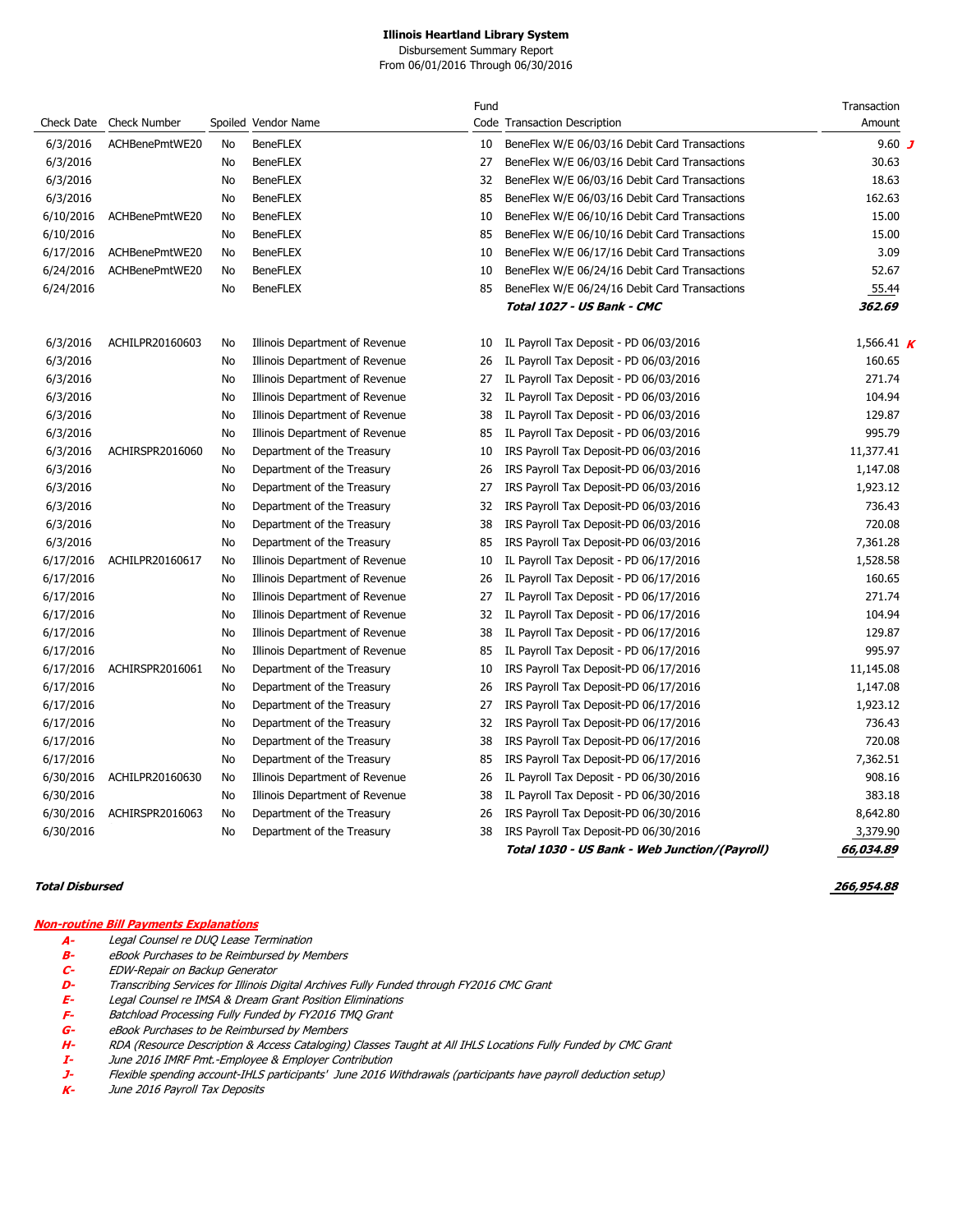Credit Card Transactions From 05/03/2016 Through 06/01/2016

| <b>Credit Card</b><br><b>Bill Date</b> | Employee                                                              | <b>Trans Date</b> | Vendor                      | Description                                             | Amount         | Fund<br>Code | G/L#<br>Code | Loc#<br>Code | Dept#<br>Code   |
|----------------------------------------|-----------------------------------------------------------------------|-------------------|-----------------------------|---------------------------------------------------------|----------------|--------------|--------------|--------------|-----------------|
|                                        | 6/1/2016 4654 2433-Bauer Joan C                                       | 5/21/2016         | DRI*AMERICANLIBRARY         | <b>RDA Toolkit Subscription 05/2016</b>                 | 748.00         | 27           | 5550         | 01           | 27              |
| 6/1/2016                               | 4654 2433-Bauer Joan C                                                | 5/23/2016         | <b>LIB OF CONGRESS</b>      | Renewal of Cataloger's Desktop Subscription             | 685.00         | 27           | 5550         | 01           | 27              |
| 6/1/2016                               | <b>4654 2433-Bauer Joan C</b>                                         | 5/23/2016         | <b>LIB OF CONGRESS</b>      | Renewal of Class Web Subscription 05/2016               | 525.00         | 27           | 5550         | 01           | 27              |
|                                        | 6/1/2016 4654 2433-Bauer Joan C                                       | 5/27/2016         | HIPCAST.COM                 | Recording Storage 06/2016                               | 4.95           | 85           | 5550         | 02           | 85              |
|                                        | Total 4654 2433-Bauer Joan C                                          |                   |                             |                                                         | 1,962.95       |              |              |              |                 |
| 6/1/2016                               | 4654 2458-Pernicka Julia A                                            | 5/3/2016          | OFFICEMAX/OFFICE DEPOT      | EDW:Cardstock Paper 05/2016                             | 14.99          | 10           | 5360         | 01           | 10              |
| 6/1/2016                               | 4654 2458-Pernicka Julia A                                            | 5/3/2016          | OFFICEMAX/OFFICE DEPOT      | EDW:8.5x11 Copy Paper & Colored Paper 05/2016           | 122.94         | 32           | 5360         | 01           | 32              |
| 6/1/2016                               | 4654 2458-Pernicka Julia A                                            | 5/3/2016          | USPS POSTAGE STAMPS.CO      | EDW:Postage 05/2016                                     | 6.99           | 10           | 5370         | 01           | 10              |
| 6/1/2016                               | 4654 2458-Pernicka Julia A                                            | 5/3/2016          | USPS POSTAGE STAMPS.CO      | EDW:Postage (OCLC) 05/2016                              | 8.13           | 32           | 5370         | 01           | 32              |
| 6/1/2016                               | 4654 2458-Pernicka Julia A                                            | 5/3/2016          | USPS POSTAGE STAMPS.CO      | EDW:Postage (SHARE) 05/2016                             | 34.88          | 85           | 5370         | 01           | 85              |
| 6/1/2016                               | 4654 2458-Pernicka Julia A                                            | 5/12/2016         | USPS POSTAGE STAMPS.CO      | EDW:Postage (OCLC) 05/2016                              | 50.00          | 32           | 5370         | 01           | 32              |
| 6/1/2016                               | 4654 2458-Pernicka Julia A                                            | 5/14/2016         | STAMPS.COM                  | EDW:Mnthly Srvc Fee 05/14/16                            | 15.99          | 10           | 5370         | 01           | 10              |
|                                        | Total 4654 2458-Pernicka Julia A                                      |                   |                             |                                                         | 253.92         |              |              |              |                 |
| 6/1/2016                               | 4654 2482-Brown Troy M                                                | 5/11/2016         | <b>ROLANDOS</b>             | DUQ:Lunch-Admin Team Mtg 05/2016                        | 43.03          | 10           | 5290         | 04           | 10              |
|                                        | 6/1/2016 4654 2482-Brown Troy M                                       | 5/12/2016         | WWW.NEWEGGBUSINESS.COM      | DUQ:Battery Backups(2) 05/2016                          | 277.90         | 10           | 5360         | 04           | 10              |
| 6/1/2016                               | 4654 2482-Brown Troy M                                                | 5/17/2016         | AMAZON MKTPLACE PMTS        | DUQ:External Hard Drives(2) 05/2016                     | 55.60          | 85           | 5360         | 04           | 85              |
|                                        | 6/1/2016 4654 2482-Brown Troy M                                       | 5/25/2016         | <b>AMAZON MKTPLACE PMTS</b> | <b>EDW:Adult Pads for Defibrillator 05/2016</b>         | 54.99          | 10           | 5365         | 01           | 10 <sup>°</sup> |
|                                        | Total 4654 2482-Brown Troy M                                          |                   |                             |                                                         | 431.52         |              |              |              |                 |
| 6/1/2016                               | 4695 2665-Janvrin Chris                                               | 5/4/2016          | MENARDS CHAMPAIGN IL        | CHA: Broom and Dust Pan 05/2016                         | 16.99          | 10           | 5190         | 02           | 10              |
| 6/1/2016                               | 4695 2665-Janvrin Chris                                               | 5/10/2016         | <b>USPS</b>                 | CHA: Postage 05/2016                                    | 2.61           | 10           | 5370         | 02           | 20              |
| 6/1/2016                               | 4695 2665-Janvrin Chris                                               | 5/11/2016         | <b>IAB CHAMPAIGN-URBANA</b> | CHA:Replace Battery Lic#U27246 05/2016                  | 133.20         | 10           | 5210         | 02           | 20              |
| 6/1/2016                               | 4695 2665-Janvrin Chris                                               | 5/25/2016         | <b>STAPLES</b>              | CHA:USB Drives(4) 05/2016                               | 39.96          | 27           | 5360         | 02           | 27              |
|                                        | Total 4695 2665-Janvrin Chris                                         |                   |                             |                                                         | 192.76         |              |              |              |                 |
|                                        | 6/1/2016 5042 9006-Popit Ellen C                                      | 5/24/2016         | <b>USPS</b>                 | DUQ:Postage (IMSA) 05/2016                              | 10.00          | 26           | 5370         | 04           | 26              |
|                                        | Total 5042 9006-Popit Ellen C                                         |                   |                             |                                                         | 10.00          |              |              |              |                 |
| 6/1/2016                               | 5085 0664-Palmer Susan                                                | 5/5/2016          | <b>JIMMY JOHNS</b>          | EDW:Lunch - ILDS Project Mtg - 8 Staff 05/2016          | 106.22         | 10           | 5290         | 01           | 22              |
| 6/1/2016                               | 5085 0664-Palmer Susan                                                | 5/18/2016         | <b>BURGER BARGE</b>         | EDW:Lunch-Delivery Mtg-6 Staff & Kendal Orrison 05/2016 | 124.06         | 10           | 5290         | 01           | 22              |
| 6/1/2016                               | 5085 0664-Palmer Susan                                                | 5/28/2016         | <b>OMNILERT LLC</b>         | EDW:RainedOut Text Alert System 05/2016                 | 29.95          | 10           | 5400         | 01           | 10              |
|                                        | Total 5085 0664-Palmer Susan                                          |                   |                             |                                                         | 260.23         |              |              |              |                 |
|                                        | 6/1/2016 5174 4296-Bednar Leslie M<br>Total 5174 4296-Bednar Leslie M | 5/25/2016         | <b>QUATRO'S DEEP PAN</b>    | EDW:Lunch-Carbondale Mtg- Troy, Susan, Leslie 05/2016   | 21.67<br>21.67 | 10           | 5290         | 01           | 10              |